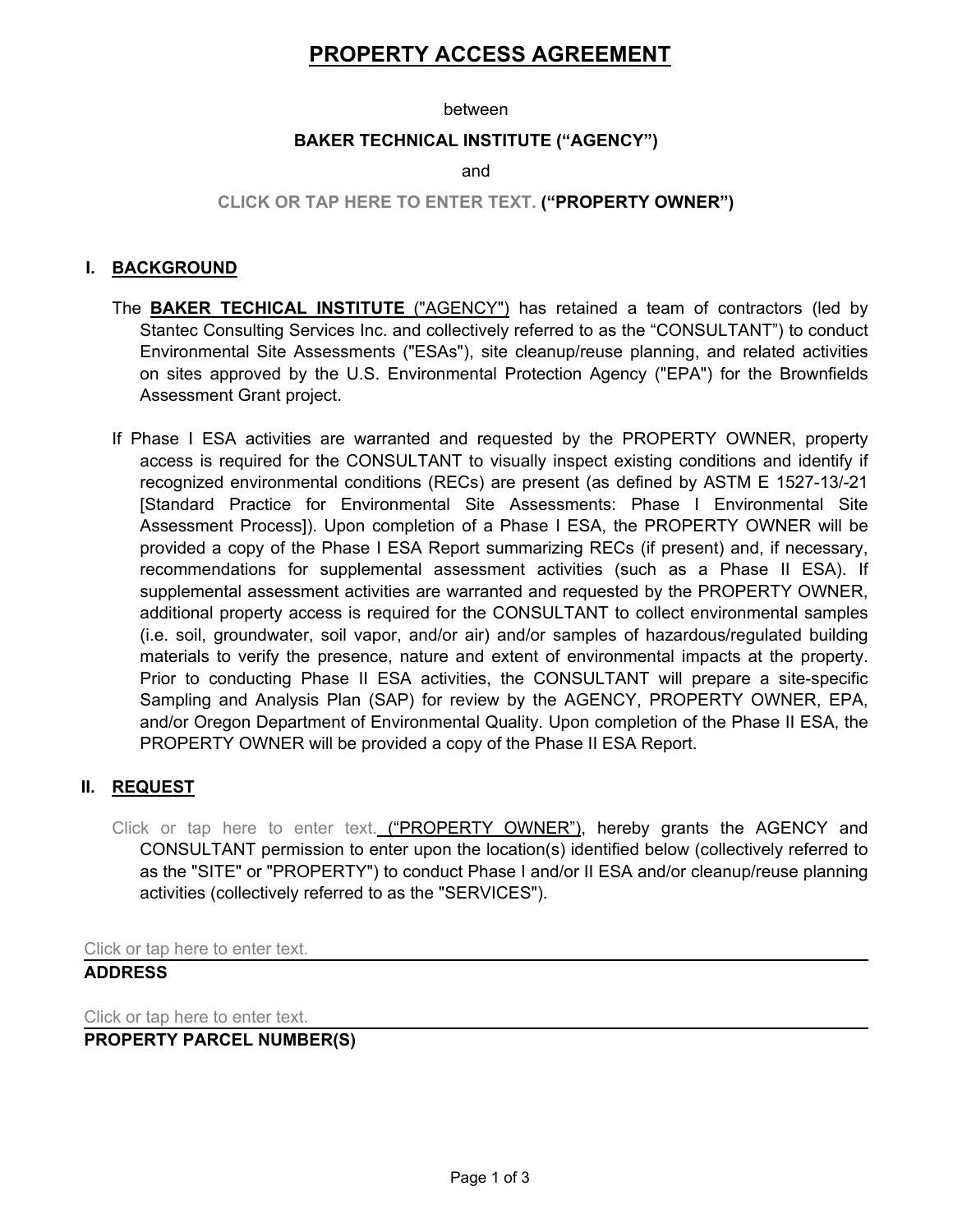## **III. PURPOSE**

The PROPERTY OWNER is entering into this **PROPERTY ACCESS AGREEMENT** ("AGREEMENT") to authorize the CONSULTANT to enter the PROPERTY for the purpose of performing the SERVICES described herein. Without waiver of any protections pursuant to laws in the State of Oregon, the AGENCY agrees to cause the CONSULTANT to act in accordance with all applicable statutes and regulations for conducting the SERVICES.

# **IV. COMMITMENT**

In return for the PROPERTY OWNER granting the CONSULTANT access to the PROPERTY to perform the SERVICES, the AGENCY agrees to ensure the following:

- i) The CONSULTANT will provide the PROPERTY OWNER with reasonable notice prior to visiting the SITE or commencing on-site activities.
- ii) The CONSULTANT, to the greatest extent possible, performs the SERVICES in a way that minimizes interference with any ongoing operations at the PROPERTY. If the CONSULTANT or PROPERTY OWNER determines that any on-SITE activity may interfere with SITE operations, the CONSULTANT will notify and get permission from the PROPERTY OWNER prior to commencing the on-SITE activity.
- iii) The PROPERTY OWNER will have the opportunity to be present for any on-SITE activity performed by the CONSULTANT.
- iv) To the extent possible, the CONSULTANT will return the PROPERTY to the condition that existed prior to commencing on-site activities.

## **V. INDEMNIFICATION**

- The AGENCY agrees, to the maximum extent permitted by law, if at all, to indemnify the PROPERTY OWNER from liability, claims, damages and actions that result from negligent use or occupancy of the PROPERTY by the AGENCY, subject to the following exceptions: (1.) the AGENCY and its CONSULTANT shall have no obligation to indemnify or hold harmless the PROPERTY OWNER, its heirs, successors or assigns, or any of them, for any claims or damages for which the AGENCY and/or its CONSULTANT would have no liability under the laws of the State of Texas; and (2.) the agreement of AGENCY to indemnify, as set forth in this paragraph, shall not apply to any claims, actions or damages that (a.) may arise out of, be occasioned by or result from any condition existing on, or which did exist on, the PROPERTY at the time of the execution of this agreement, or at any time prior to the execution of this AGREEMENT, or that (b.) were caused by the PROPERTY OWNER, its heirs, successors, and/or assigns.
- Nothing herein shall waive, limit, or abrogate the AGENCY's immunity to claims or damages arising under the Texas constitution, Texas law, including the Texas Tort Claims Act, and common law, such as sovereign and/or governmental immunity. The AGENCY specifically does not waive or limit its immunity to claims, damages, fees, or costs being assessed against it as a result of this Agreement.